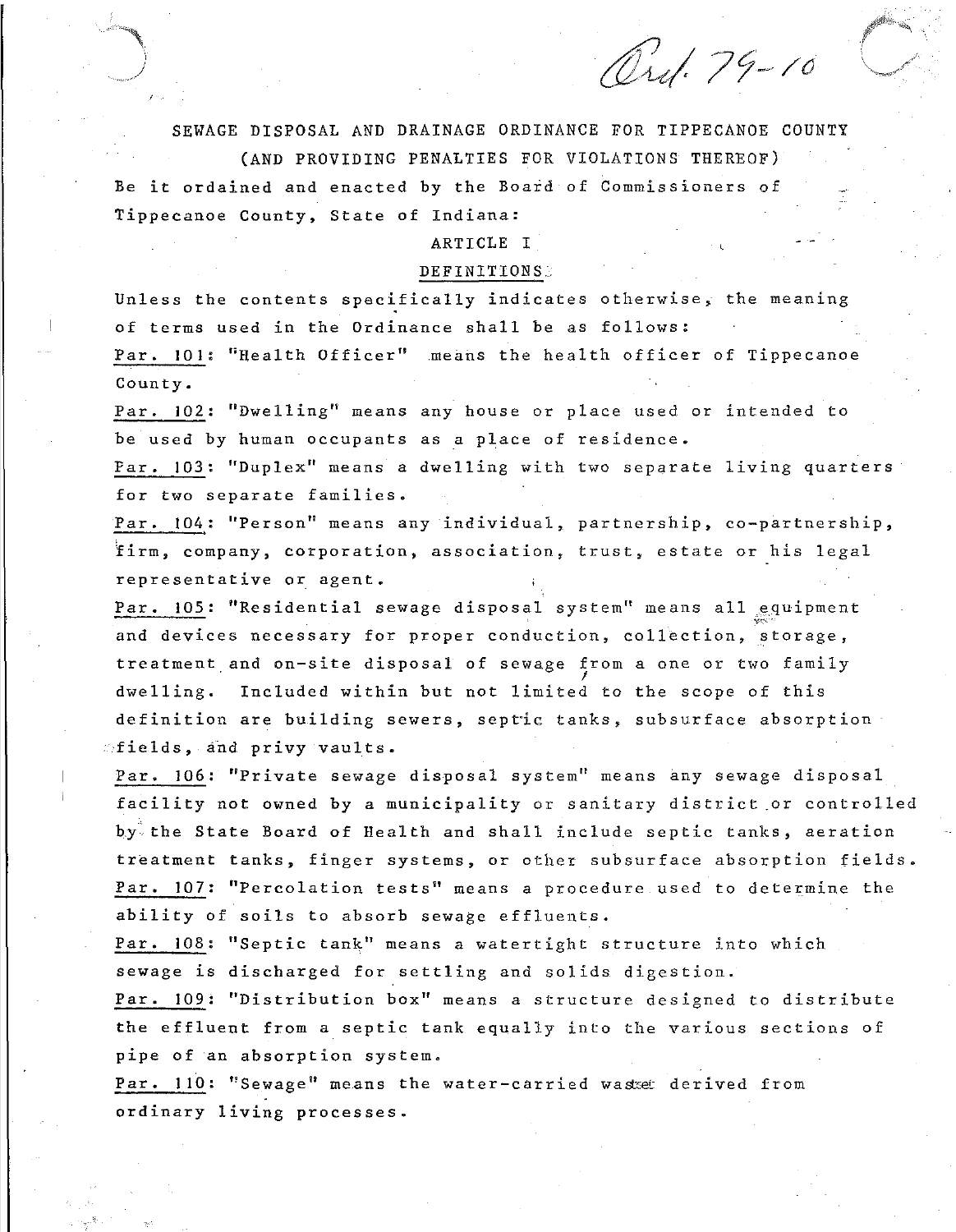Par. **Ill:** ''Sanitary sewerage system'' means, for the purposes of this ordinance, a system of sewers which conveys sewage away from the lot on which it originates for treatment.

·\_-•j ....<br>1944 - 1940<br>1944 - 1940

Par. 112: "Privy" means a structure, either permanent or portable ' housing a toilet, using either a vault or earthen pit 'Or chemical treatment for excreta disposal without water carriage.

Par. 113: "Subsurface absorption field" means open-jointed or perforated pipes laid in a system of trenches into which the effluent from the distribution box is discharged for direct absorption into the soil.

Par. 114: ''Soil profile observation'' means observations of the physical characteristics of the soil horizons or layers to a depth of at least five feet.

Par. 115: "Slight soil limitations" means those soils defined by the National Cooperative Soil Survey of Tippecanoe that are relatively free of limitations or limitations that are easily overcome. Par. 116: "Moderate soil limitations" means those soils defined by the National Cooperative Soil Survey of Tippecanoe County whose limitations need to be recognized but can be overcome with careful design. Par. 117: "Severe soil limitations" means those soils defined by the National Cooperative Soil Survey of Tippecanoe County, that are unsuitable for septic tank and subsurface absorption field installation. Par. 118: Reference to "bulletins'' shall mean those bulletins issued by the Indiana State Board of Health which were current on the date of enactment of this Ordinance. For purposes of this Ordinance, revised, up-dated versions of these bulletins will be considered as revised or replaced.

Par. 119: ''Lot size'' shall be determined by soil suitability adaptable to the installation of a residential sewage disposal system. Any building site must have included within it's minimum lot size, as prescribed in Article III, Par. 303, 304, 305, at least 7,000 square feet in soils of ''slight limitation'' and at least 10,000 square feet **in soils of ''moderate limitation'' that have no more than twelve per**cent grade in one general part of lot, to be available and reserved for the installation of a septic tank, distribution box and subsurface absorption field.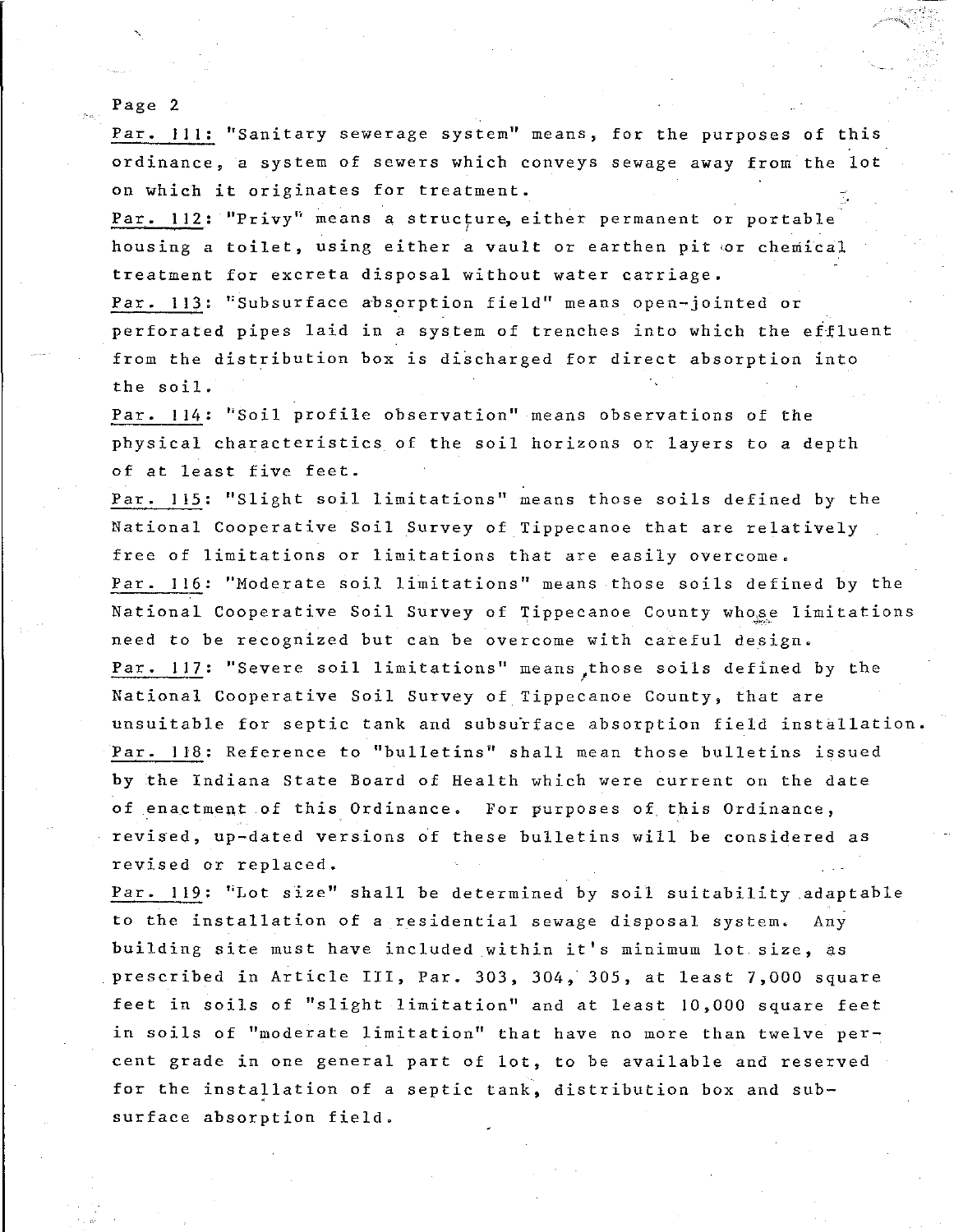Par. 120: ''Public water supply'' means any public, area or community water supply provided by an approved municipally or privately owned source. Not to include private individual wells.

Par. 121: ''Planned Development'' means any land development which required the specific zoning entitled "Planned Development."

### ARTICLE II

# PRIVATE .SEWAGE DISPOSAL SYSTEM

Par. 201: Where a sanitary sewerage system is not available, all persons owning or leasing property shall comply with the following provisions of this Ordinance for a private sewage disposal system. Par. 202: It shall be unlawful for any person to place, deposit, or permit to be deposited in an unsanitary manner upon public or private property within the County of Tippecanoe State of Indiana, or in an area under the jurisdiction of said County, any sewage. Par •. 203: At any business building situated within the County of Tippecanoe, State of Indiana, where there is installed a private , sewage disposal system which is not connected to a sanitary sewerage system and no sanitary sewerage system is available, there shall be established, installed or constructed and maintained a private sewage disposal system which shall comply, with the standards of the Indiana State Board of Health or in such other manner approved by the Indiana State Board of Health. Copies of such Bulletin S. E. 13 are herewith incorporated by reference as part of this section and two copies are filed in the office of the County Auditor and County Health Office for public inspection.

Par. 204: No privies shall be permitted except on a temporary basis and then only by special permit. All such privies shall comply with Bulletin S.E. 11, a copy of which is attached hereto and made a part thereof, except in the case of chemical toilets, no pit will be required.

Par. 205: Should any defect exist or occur in any private sewage disposal system or privy fail to meet the requirements in Paragraph 202, Paragraph 203, Paragraph 204, and cause an unsanitary condition, the defect shall be corrected by the owner or agent of the owner, occupant or agent of the occupant. Failure to do so shall be subject to the penalties prescribed in Paragraph 801 of the Ordinance.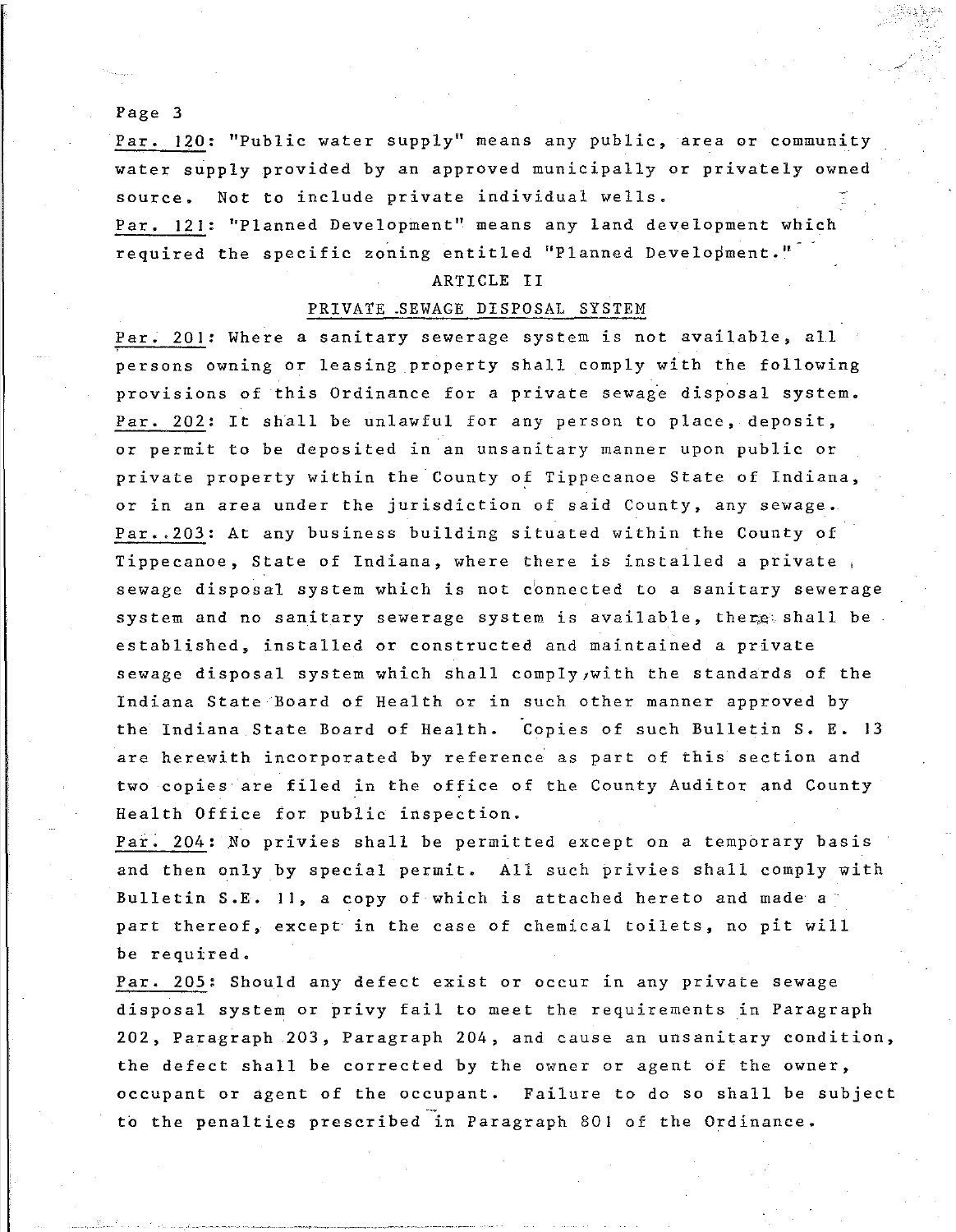Par. 206: Wherever a public sanitary sewerage system becomes available and is within JOO feet of the property line of a building or residence or business that is served by a private sewage disposal system or privy, situated within the County of Tippecanoe, State of Indiana, a direct connection of the building sewer shall be made to said sewer and any septic tanks, seepage pits, outhouses, privy pits, and similar sewage disposal and treatment facilities shall be when abandoned and filled in a safe and sanitary manner.

The direct connection to sanitary sewerage system shall be made within 180 days of issuance of orders of connection.

EXCEPTION: When the building served by an individual private sewage disposal system is more than 200 feet from the property line, said building shall be exempt from requirement of connection to sanitary sewer, so long as an adequate private individual sewage disposal **system is in use and can be maintained.** 

Par. 207: Whenever a new business building or subdivision is developed **in an area where a sanitary sewerage system is available, a connection**  shall be made to said sewer according to plans submitted  $\text{for}$  approval prior to construction of project.

Par. 208: After receiving an order in writing from the County Board of Health or the duly appointed Health Officer, the owner, agent of the owner, the occupant or agent of the occupant of the property shall comply with the provisions of this Ordinance as set forth in said order and within the time limit included therein. Said order shall be served on the owner and the occupant or on the agent of the owner but may be served on any person who, by contract with the owner, has assumed the duty of complying with the provisions of . any order.

# ARTICLE III REQUIREMENTS FOR PERMITS

Par. 301: Before the commencement of construction or repair of a private sewage disposal system, the owner or his agent shall apply in writing to the Tippecanoe County Health Office for a permit to construct or repair a private sewage disposal system, which application shall set out the date of the intended construction, repair, enlargement, exact location, any plans, specifications and other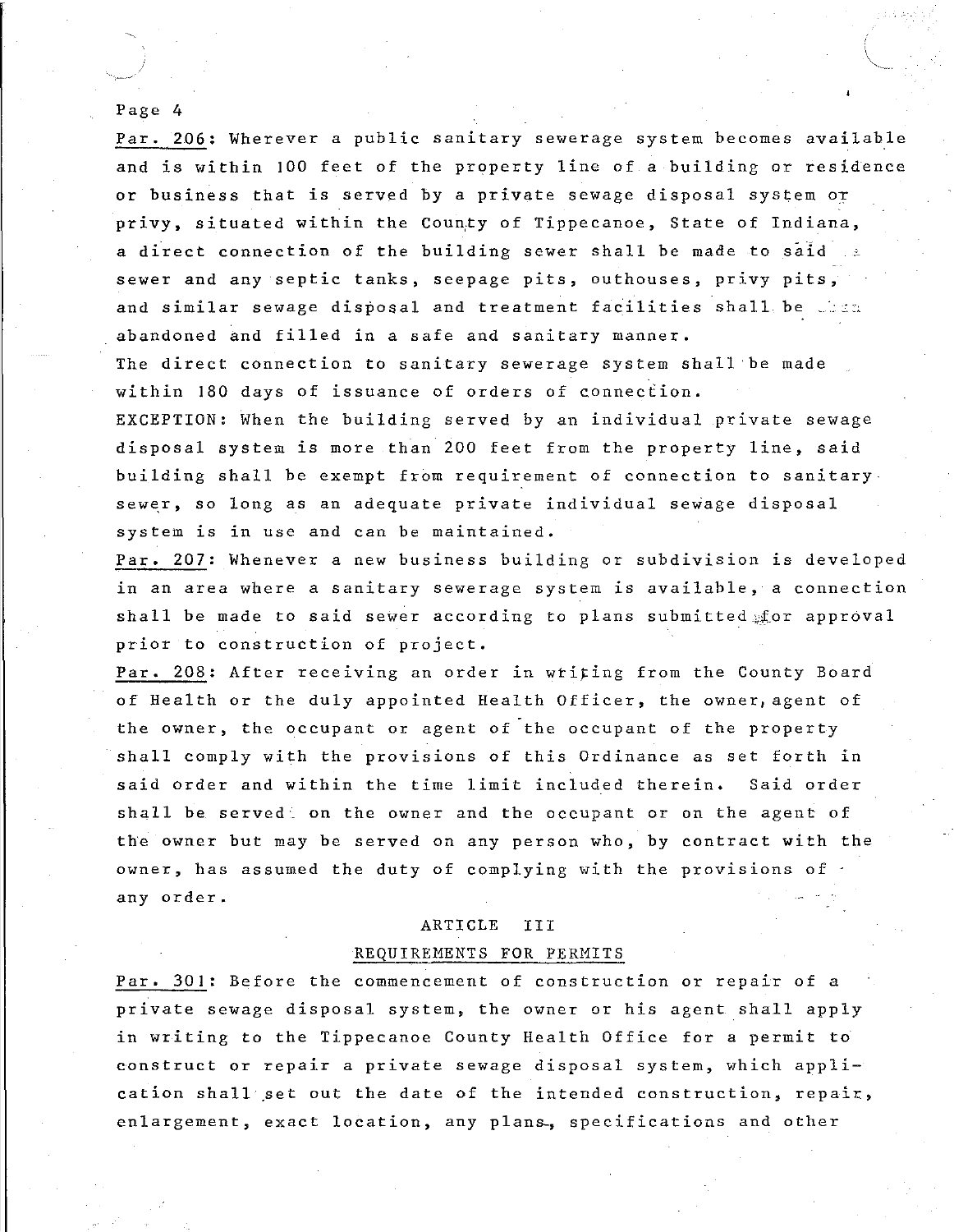*)* 

Par. 301 continued: information available, and expressly stating that the owner has complied, and will at all times comply with the standards set out in this Oridnance. An inspection fee of \$ 10.UO for each permit will be paid at the time of application. Such building permits as would be applicable must also be obtained. Par. 302: The County Health Officer, or his agent, may inspect the work at any stage of.construction. The owner or his agent shall notify the County Health Officer when the work is ready for inspect**ion.** If the County Health Officer or his agent find that the sewage disposal system has not been constructed in accordance with the standards established by this Ordinance, he shall order such corrections as are necessary to bring the system into complance and that occupancy approval shall be withheld until the system is brought into compliance. Par. 303: The Health Officer shall issue permits for the installation of residential sewage disposal systems in those areas designated ''slight soil imitations'' if the septic tank size is .at least 1000 gallons with a subsurface absorption field of 700 square feet for any dwelling up to and including three bedrooms. Each additional bedroom over three will require an additional 150 square feet of subsurface absorption field. All parts'of the sewage disposal system must be kept at least 50 feet from any water well. Wherever possible, the water well should be placed on higher ground than that of the sewage disposal system. The minimum lot size is 20,000 square feet with 100 feet frontage (in the case of a cul-de-sac lot, the lot must average approximately 100 feet in width). The other provisions of Par. **119** will also apply here. For lot size requirements for duplex (two-family dwelling) see Article VI.

Par. 304: Because of the hazard regarding potential contamination of wells through the more permeable "slight rated soils," development shall be limited to 20 contigious lots per approval unless a public water supply is provided. If any difficulty or health hazard occurs, then a public water supply or public sanitary sewerage system shall be provided by the development corporation. No further development will be permitted if a health hazard exists.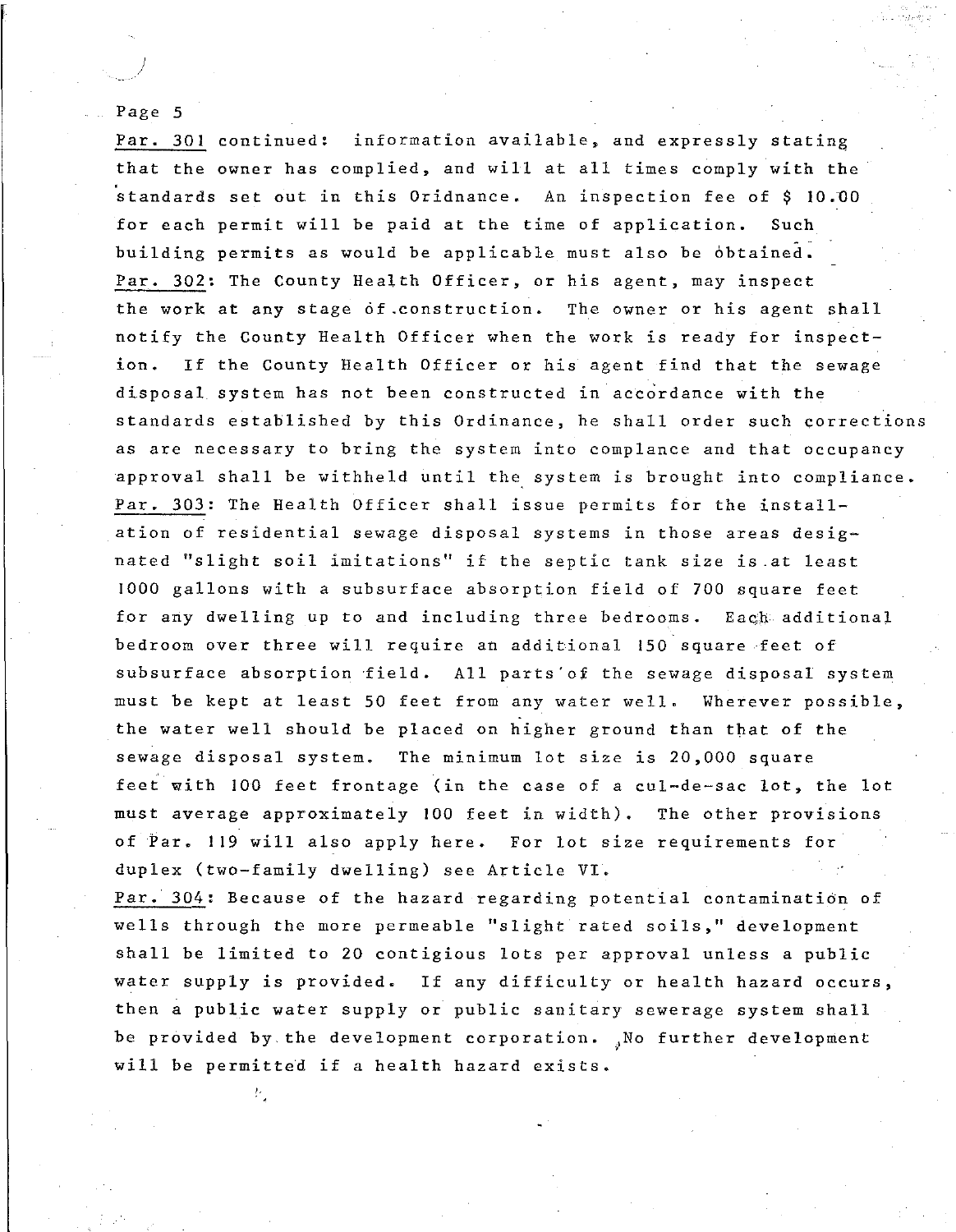### Page  $6<sub>c</sub>$

Par. 305: The Health Officer shall issue permits for the installation of residential sewage disposal systems in those areas designated "moderate soil limitations" if the septic tank size is at least  $\tau$ 1000 gallons with a minimum sub-surface absorption field of at least 900 square feet for any dwelling of up to and including three bedrooms. Each additional bedroom over three will require an additional 300 square fee of sub-surface absorption field. All parts of the sewage disposal system must be kept at least 50 feet from any water well. Wherever possible, the water well should be placed on higher ground than that of the sewage disposal system. The minimum lot size is 25,000 square feet with 125 feet frontage. (In the case of a cul-de-sac lot, the lot must average approximately 125 feet in width). The other provisions of Par. 119 will also apply here. For lot size requirement for duplex (two-family dwelling) see Article VI.

Par. 306: After the specified date upon which this Ordinance takes effect, the Health Officer shall not issue permits for the installation of residential sewage disposal systems in those areas desig**nated as having "severe soil limitations."** 

Par. 307: The soil type shall be determined by the National  $z \geq 0$ Cooperative Soil Survey of Tippecanoe County as prepared by the United States Department of Agriculfure Soil Conservation Service in cooperation with Purdue University.

Par. 308: If in the judgement of the Health Officer, the owner or his agent, further investigation is warranted, an on-site Soils Investigation and Evaluation may be requested, in writing, from the Tippecanoe County Soil and Water Conservation District. **The owner**  or his agent may also submit additional information to the Health Officer. This additional information will include the results of at least two soil profile observations to a depth of at least five (5) feet in the areas of the proposed sub-surface absorption field. Par. 309: All sub-surface absorption systems located on sloped ground (up to 12%) shall be constructed according to the requirements set out in Part VI of Indiana State Board of Health Bulletin S.E. 8, a copy of which is attached hereto and made a part hereof.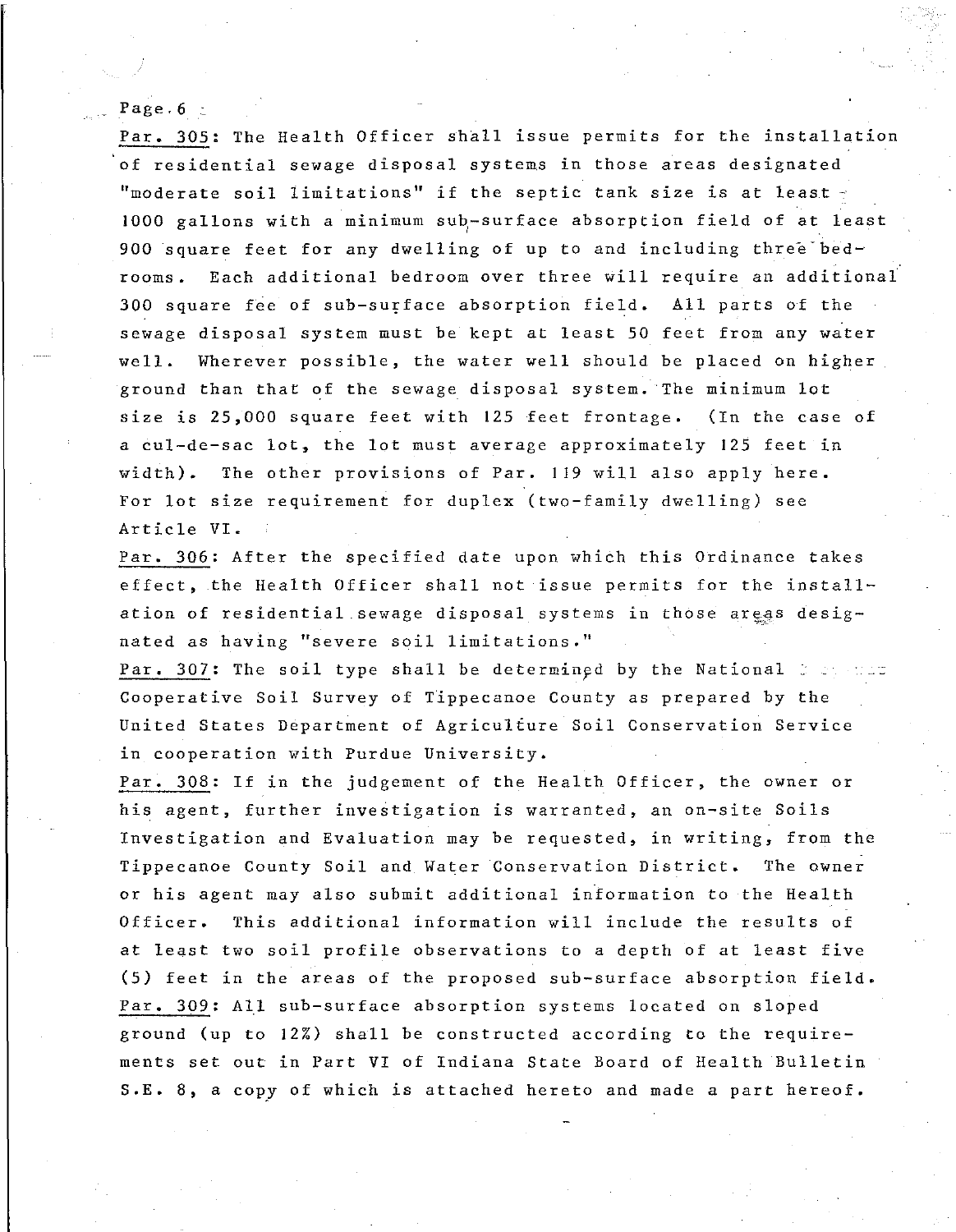Par 310: No private sewage disposal system shall serve more than one **(1)** single structure.

Par. 311: All components of a private and/or residential sewage disposal system shall be maintained in good working order at all times.

Par. 312: No part of a residential sewage disposal system shall be located closer than twenty-five (25) feet to a surface-water drain **tile, running stream or surface water drainageway.** The rules and regulations of the Drainage Board will apply for any legal ditch or drain. All parts of the system must be kept at least 50 feet from any water well.

Par. 313: The Tippecanoe County Board of Health shall hear appeals of any order, requirement, decision or determination made under Article II, Par. 206 and 207, Article III, Par. 304 of this Ordinance.

A majority of the members of the Tippecanoe County Board of Health will hear appeals of requirements, decisions or determinations made under Article II, Par. 206, 207, Article III, Par. 304.  $\frac{1}{\sqrt{30}}$ 

- **1.** Appeals must be written and fully describe circumstance of appeal.<br>2. The appeal must be received no later than 60 days after
- the requirement, decision or determination is made by the Health Officer or his duly authorized representative.
- 3. The Board of Health will conduct a hearing on the matter within 30 days after appeal is received.

The Tippecanoe County Board of Health may, upon a finding that it will not constitute a health hazard, reduce the square footage. requirements for both lot and sub-surface absorption field size for a subdivision lot that was platted before the adoption of this Ordinance.

Par. 314: All plastic sewer pipe used in sub-surface absorption fields shall meet the following standards:

**1.** Only plastics with a minimum crush !000 lbs./foot will be acceptable in any new installation of a private and/or residential sewage disposal system in this county.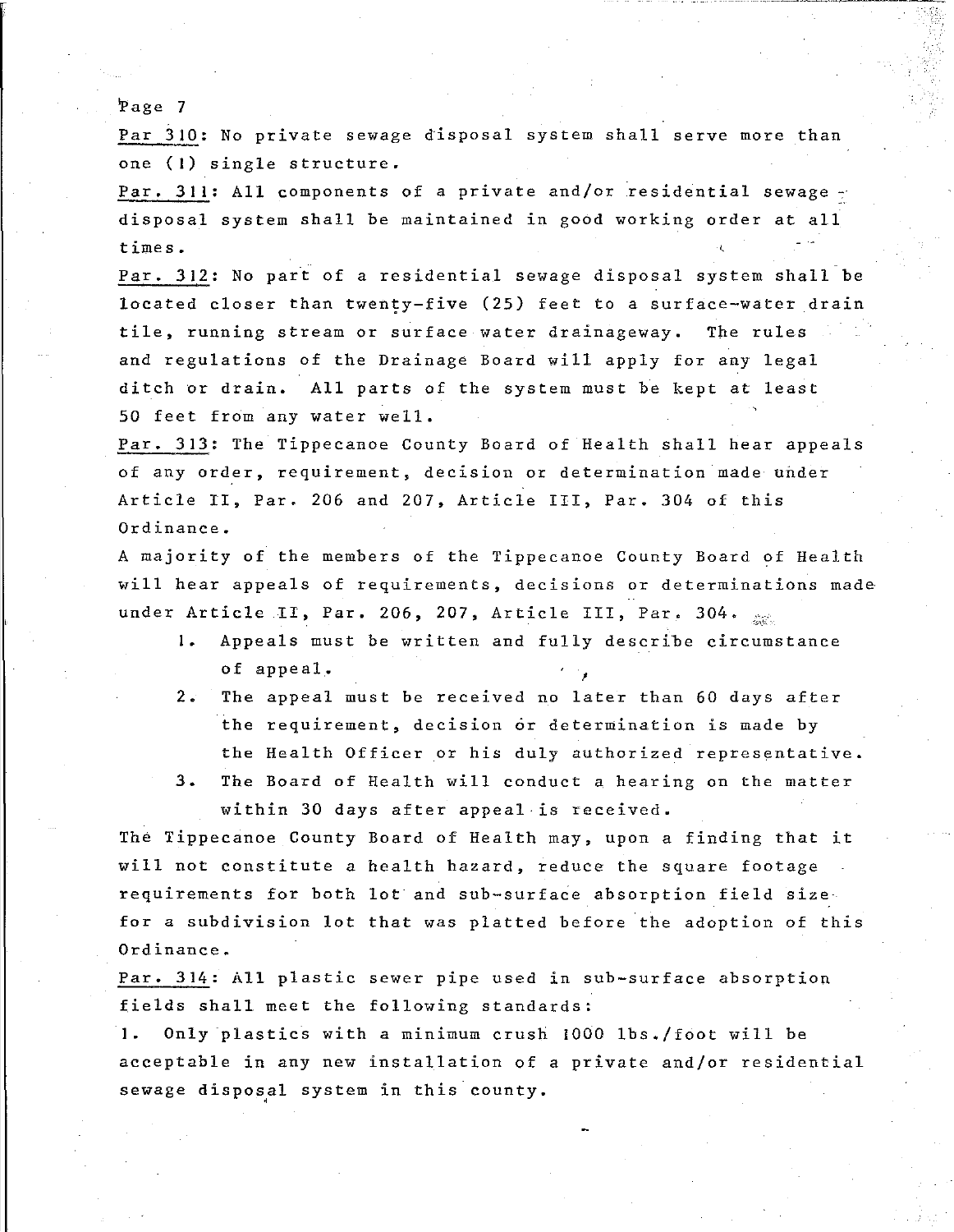Par. 314 continued:

2. Only plastics of a "rigid" type (usually 10 feet lengths) with proper joints and connections, will be accepted in the system. 3. Only plastics with 3 rows of perforated holes (3 rows of holes,  $\frac{1}{2}$  inch or more in diameter, equally spaced) will be accepted for usage in the absorption trenches.

4. Brittle (easily crushed) plastics, made in whole or in part from reclaimed material will not be accepted.

Par. 315: A permit for the installation of a private and/or residential sewage disposal system, whether issued prior to or after the adoption of this Ordinance, shall lapse and be void if work has not been started within 180 days and completed within **one year after its issuance.** 

#### ARTICLE.IV

# COMMERCIAL AND INDUSTRIAL CONSTRUCTION

Par. 401: Permits for the installation of septic tank and subsurface absorption field sewage disposal systems for commerical or industrial construction shall not be issued by the Health  $1,5,7,7,7,1$ Officer in those areas with soils classified as having severe properties because of slow permeability and poor drainage ' **characteristics.** 

Pai. 402: Building sites that will be for commerical construction and need private sewage disposal and water supply must contain a minimum of five (5) acres or more on soils that have a degree of limitation of ''slight'' or ''moderate." Size of sewage disposal system will be based on information in Indiana State Board of Health Bulletin S. E. 13.

## ARTICLE V

#### SUBDIVISIONS

Par. 501: Proposals submitted to the Health Officer for approval for new subdivisions where residential sewage disposal systems will be used, shall not be acceptable in those areas where soil conditions **are classified as 11 severe."** 

Par. 502: Proposed subdivisions where residential sewage disposal systems will. be used must be in areas where soils are classified as having "slight" or "moderate" limitations. In the area of "slight limitations" lot size must be a minimum of 20,000 square feet with JOO feet frontage. In the area of ''moderate limitations'' lot size must be 25,000 square feet with 125 feet frontage.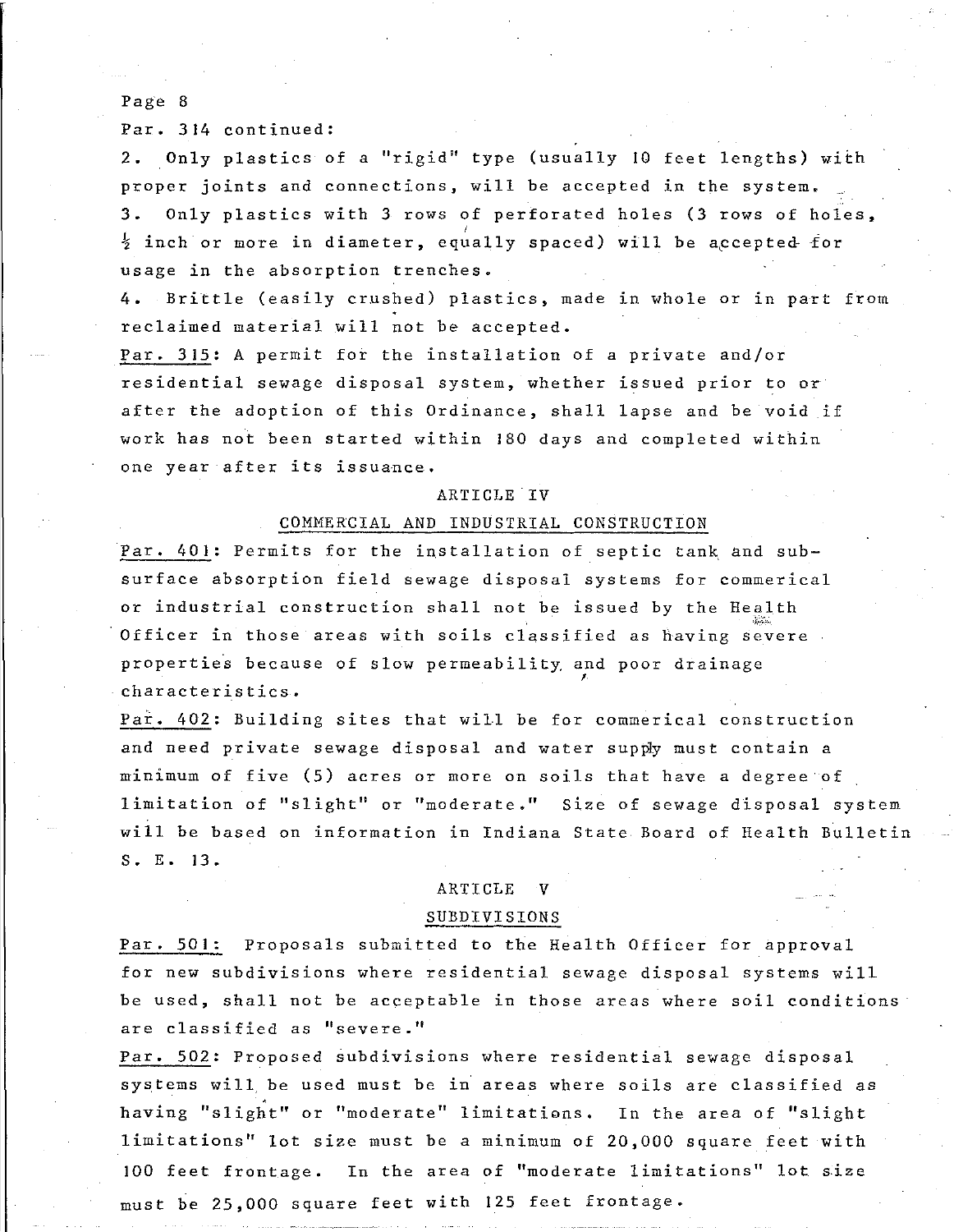Par. 503: Subdivisions shall not exceed twenty (20) lots unless public water supply is provided. See provisions of Par. 304.

# ARTICLE VI

# DUPLEX DWELLINGS

Par. 601: Proposed duplex dwellings that will use residential sewage disposal systems must be located in soils with ''slight" or ''moderate'' limitations. Each duplex must be located on at least one and one-half  $(1\frac{1}{2})$  acres with 200 feet frontage.

Par. 602: Each duplex dwelling with two bedrooms per unit (total of four bedrooms per structure) will require a 1500 gallon septic tank and 800 square feet of sub-surface absorption field in soils with "slight" limitation, and 1200 square feet of sub-surface and absorption field in soils with ''moderate'' limitations. Each bedroom over four per structure will require an additional 300 square feet of sub-surface absorption field.

Par. 603: No duplex requiring private individual sewage disposal systems shall be constructed on ''severe'' rated soil.

Par. 604: No multiple-family units will be on private and for residential sewage disposal systems.

Par. 605: In consideration of Planned Developments, on private fait individual sewage disposal systems, prior to the time of rezoning, the Health Department must review preliminary drawings and/or plans and the provisions of this Ordinance will apply. In the case of Planned Developments, variances within the requirements of this Ordinance (exampl $e -$  lot frontage) will be considered so long as adequate sewage disposal and satisfactory water supply is not jeopardized. Planned Developments must comply with minimum areas listed in Par. I 19.

Par. 606: No Planned Developments requiring private individual sewage disposal systems can be placed on severely rated soils.

ARTICLE VII

## POWER OF INSPECTION

Par. 701: The County Health Officer or his agent bearing proper credentials and identification shall be permitted to enter upon all properties at the proper time for the purposes of inspection, observation, measurement, sampling and testing necessary to carry out the provisions of this Ordinance.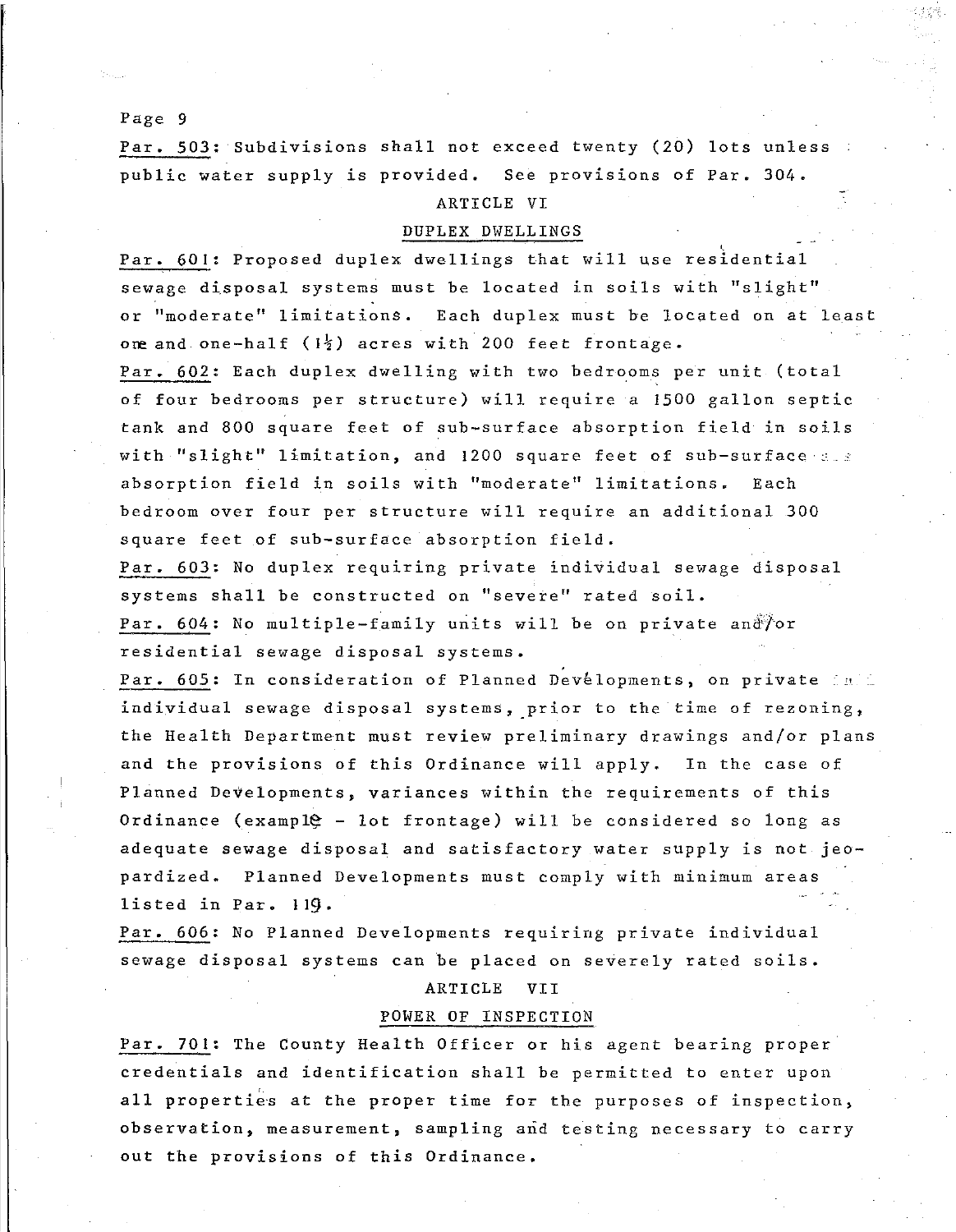# ARTICLE VIII ENFORCEMENT

Par. 801: Any person found to be violating any provision of this Ordinance shall be served by the County Board of Health or the duly appointed Health Officer; with a written 6rder stating the nature of the violation and providing a reasonable time limit, but not exceeding 90 days for violations of Article II, Par. 205; and no less than 30 days and no more than 18D days for violations of Article II, Par. 206. The written order shall be duly served either by certified mail or personal service by the Health Officer of Tippecanoe County.

Par. 802: Any person who shall continue any violation of this and Ordinance beyond the time limit provided for in Section 801 of this Ordinance shall be guilty of a misdemeanor. On Conviction the violator shall be punished for the first offense by a fine of not more than five hundred (\$500) dollars; for the second offense by a fine of not more than one thousand (\$1000) dollars to which may be added imprisonment for a determinate period not exceeding ninety days and each day after the expiration of the time limit for abating unsanitary conditions and cbmpleting improvements to abate such conditions as ordered by the County Board of Health, or by the duly appointed Health Officer of the County, shall **constitute a distinct and separate offense.**  ,,

Par. 803: Any person violating any of the provisions of this Ordinance shall become liable to Tippecanoe County for any expense, loss or damage occasioned by the County by reason of such violation.

## ARTICLE IX

## REGISTRATION OF ENGINEERS, LAND SURVEYORS

Par. 901: The Tippecanoe County Health Officer shall maintain a list of Registered Engineers and Land Surveyors who are qualified by experience and/or educational background to provide soil testing analysis for the purpose of determining the soil limitations. Any Registered Engineer or Land Surveyor may be placed upon this list maintained in the office of the Board of Health of Tippecanoe County by filing with the Board his name, address, telephone number and a listing of his educational and/or experience qualifications.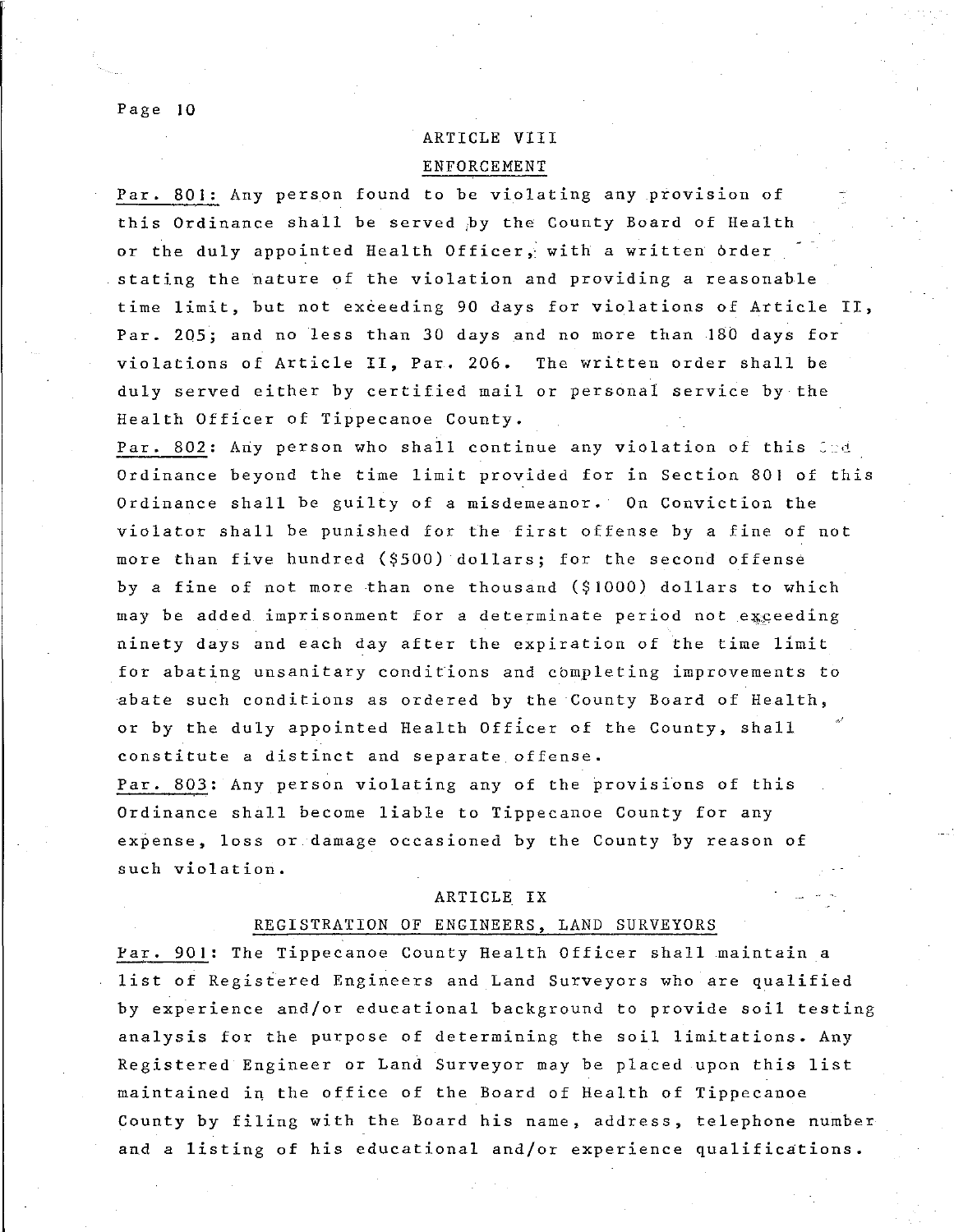Page II

# ARTICLE X

## VALIDITY

Par. 1001: The Ordinance entitled "An Ordinance Regulating the -Installation, Construction, Maintenance and Operation of Private Sewage Disposal Systems in Closely Built-Up Areas and'Providlng Penalities for Violations Thereon'' enacted by the Board of Commissioners on the seventh day of February 1955, is hereby repealed.

# ARTICLE XI

# CONSTITUTIONALITY

Par. **1101:** Should any section, paragraph, sentence, clause or phrase of this Ordinance be declared unconstitutional or invalid for any reason, the remainder of said Ordinance shall not be affected thereby.

## ARTICLE XII

#### ORDINANCE IN FORCE

Par. 1201: This Ordinance shall apply to all of Tippecanoe County, Indiana except within the corporate limits of those cities and towns within Tippecanoe County. '~\';. Par. 1202: This Ordinance shall be in full force and effect from

and after May I, 1979.

This Ordinance passed this **Board of Commissioners**  aniika<br>.<br>. **&l"**  day of *daril* 

;

Tippecanoe County

 $\#$ 

ATTEST: Auditor, Tippecanoe County  $\ell$  , and the same of  $\ell$  $\frac{1}{\sqrt{1-\frac{1}{n}}}\int_{\mathcal{C}}\sqrt{\frac{1}{n}}\int_{\mathcal{C}}\sqrt{\frac{1}{n}}$ 

...

 $3 - 22 - 79$